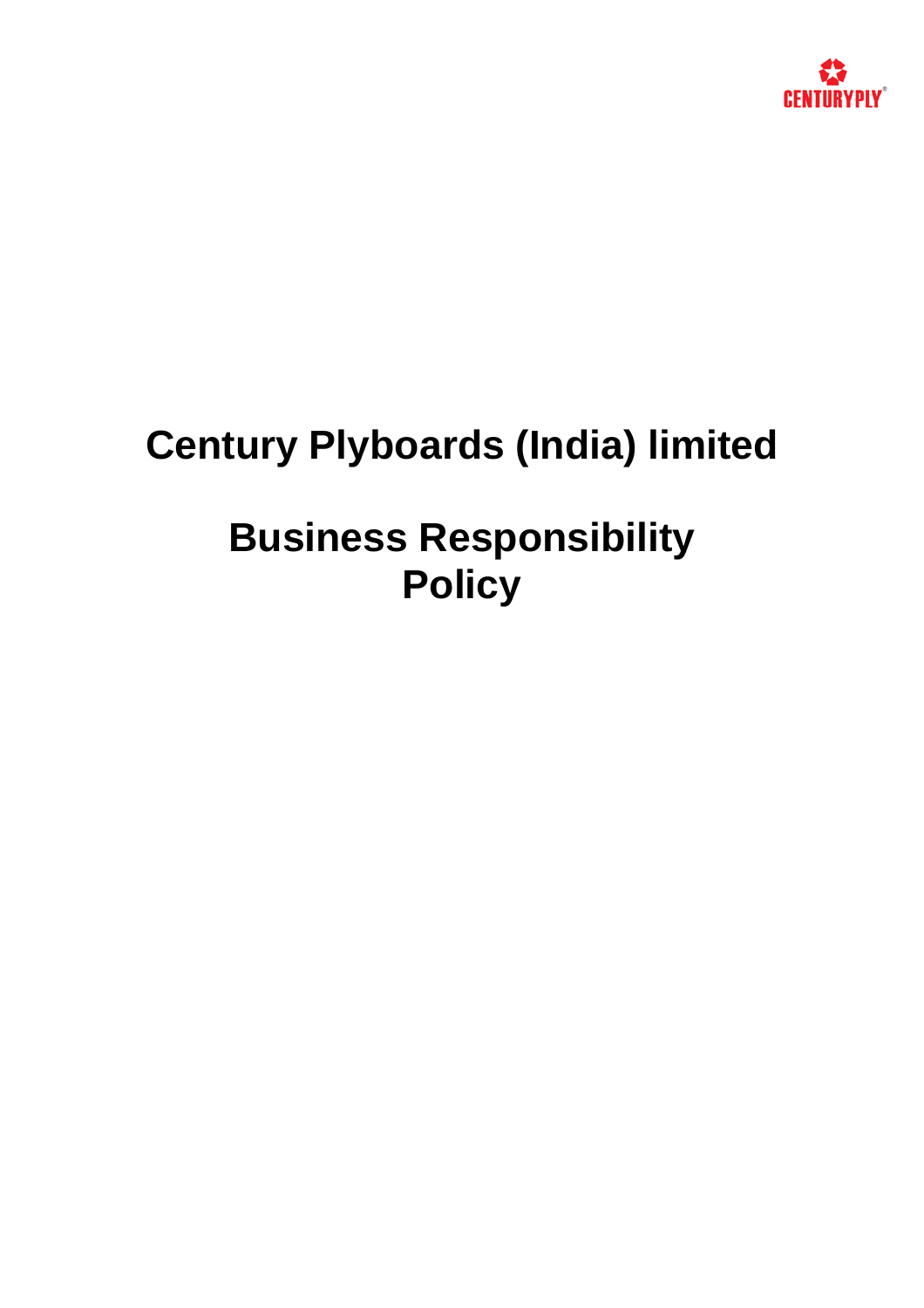

#### **INTRODUCTION**

Century Plyboards (India) Limited ("the Company"), conscious about its social, environmental and economic responsibilities has already adopted various practices and formulated various policies, codes of conduct to discharge its corporate social responsibility and to deal with all its stakeholders in ethical, transparent and fair manner as a responsible corporate citizen. This policy is framed in line with requirements of Securities and Exchange Board of India (Listing Obligations and Disclosure Requirements) Regulations, 2015 and re-affirms the Company's commitment to follow the principles laid down in the National Voluntary Guidelines on Social, Environmental and Economic responsibilities of Business brought out by the Ministry of Corporate Affairs in conduct of its business. These principles form part of the Business Responsibility policy of the Company.

# **POLICY STATEMENT & SCOPE**

Century Plyboards (India) Limited is committed to:

- Enhancing stakeholder's value though value-driven engagement.
- Economic and social well-being of the society, particularly the less fortunate and under-privileged members of the society.
- Minimize the direct and indirect impact of its operations on the environment.

For sustainable development, the management of the Company will endeavour to strike proper balance between economic, social and environmental performance in dealings with various stakeholders of the Group, namely, customers, investors, lenders, deposit holders and the society. The policy and its elements are applicable to all Departments and Verticals in the Company. The Company will also make its best efforts to impress upon other entities in the value chain and its subsidiaries to participate in the Business Responsibility initiatives depending upon their means and resources.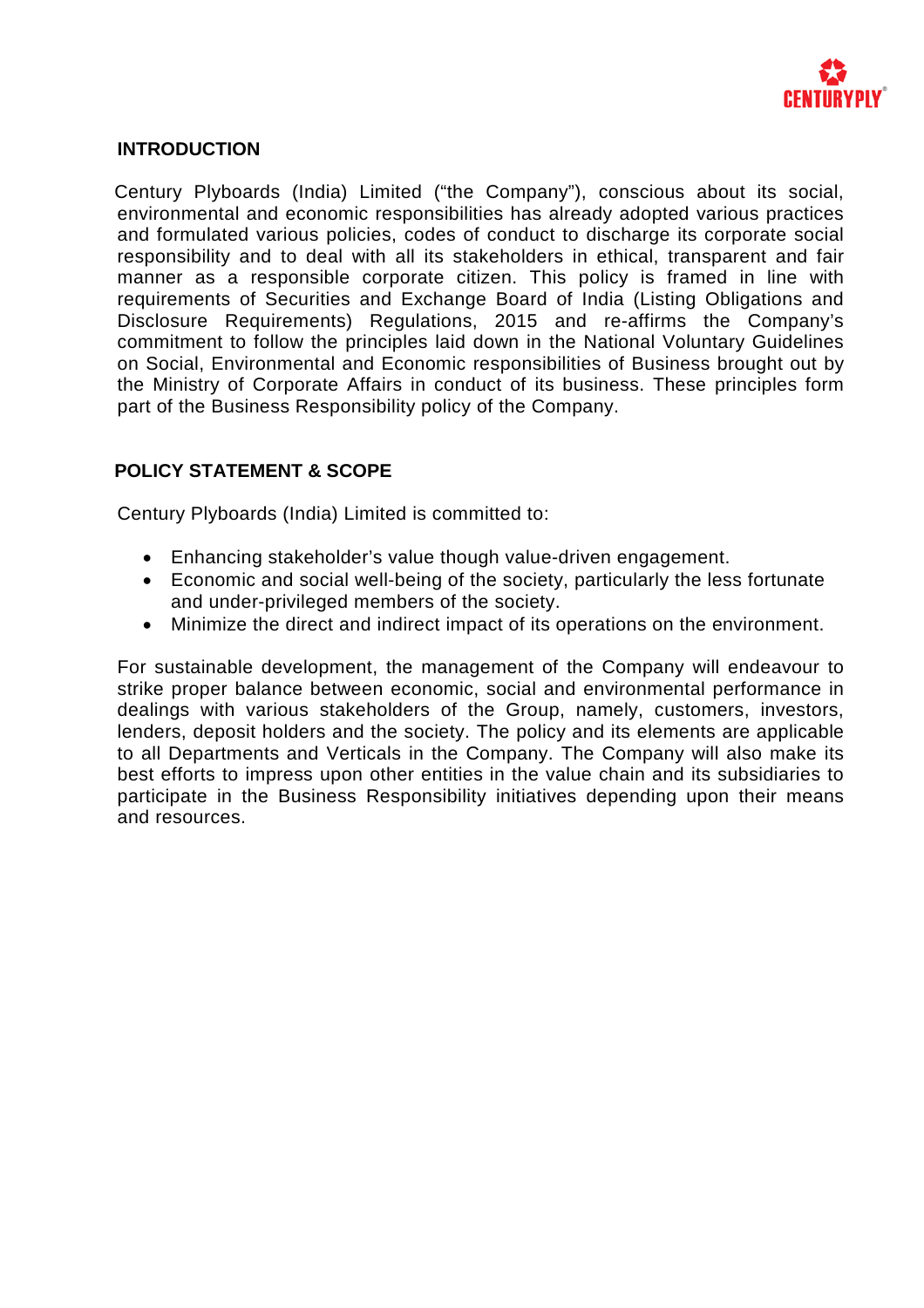

# **Principle 1: Businesses should conduct and govern themselves with Ethics, Transparency and Accountability**

# **Company's Philosophy**

It is the general policy of Century Plyboards (India) Limited to conduct its business activities and transactions with the highest level of integrity and ethical standards and in accordance with all applicable laws including proper and ethical procedures in dealing with actual or apparent conflicts of interest between personal and professional relationships.

- i. The Company has developed Code of Conduct for its Directors and senior management personnel. It shall develop good governance structures, procedures and practices that ensures ethical practices, transparency and accountability in conduct of affairs and dealing with stakeholders at all levels across the value chain.
- ii. The Company shall constantly endeavour to inculcate this ethical behavior at all levels in the organization so that it becomes an essential part of the work culture among all its employees.
- iii. The Company shall communicate transparently and assure access to information about its decisions that impact relevant stakeholders. All business decisions and transactions shall be fair, transparent and amenable to disclosure and be visible to relevant stakeholders. The Company shall ensure maximum appropriate disclosures without jeopardizing the Company's strategic interests.
	- iv. The Company shall not engage in practices that are abusive, corrupt, or anticompetition.
	- v. The Company shall truthfully discharge its responsibility on financial and other mandatory disclosures.
	- vi. The Company shall avoid complicity with the actions of any third party that violates any of the principles contained in these Guidelines.
	- vii. The Company shall ensure that genuine concerns of misconduct/ unlawful conduct are reported in a responsible and confidential manner through its 'Whistle Blower Policy/ Vigil Mechanism.'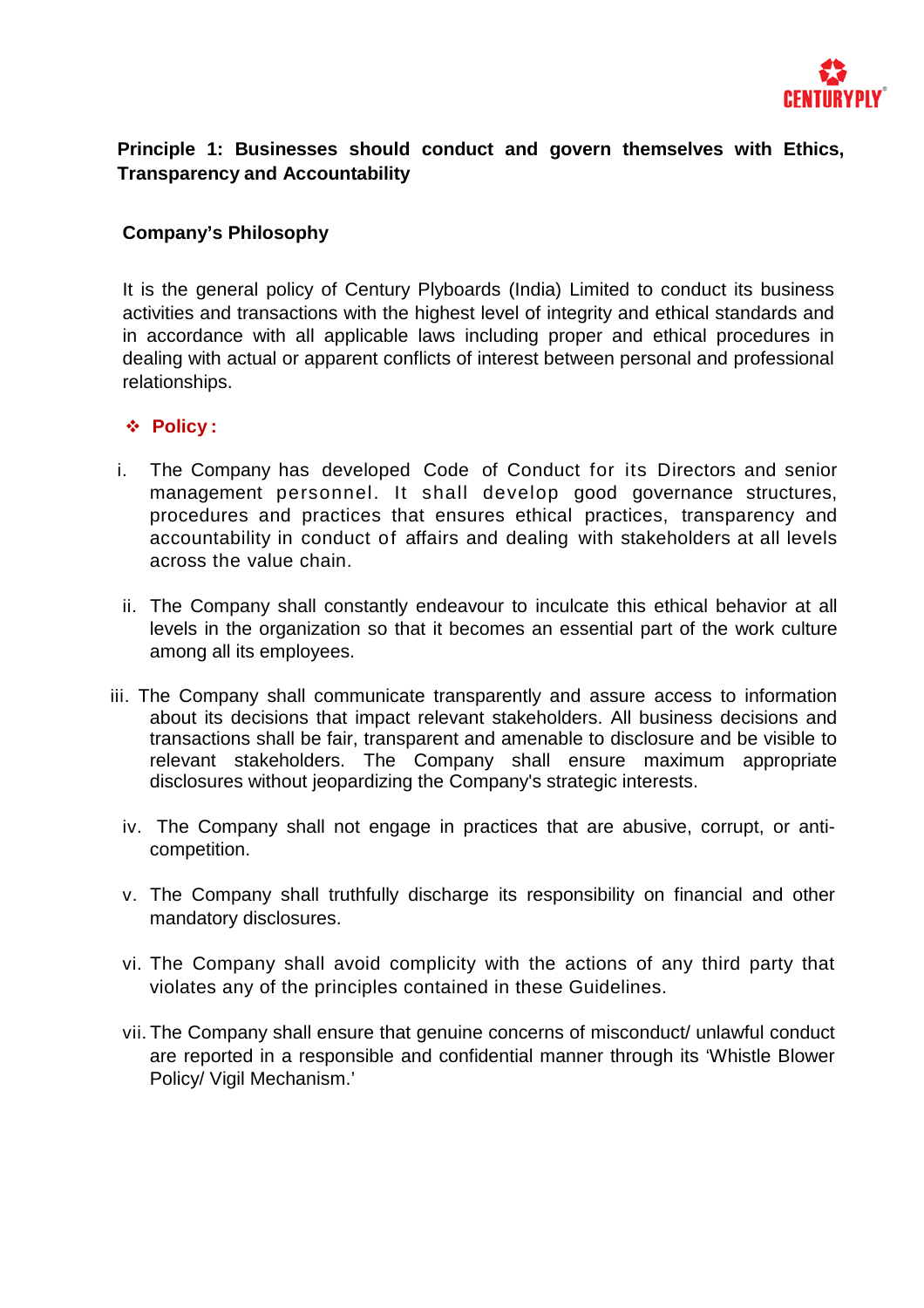

# **Principle 2: Businesses should provide goods and services that are safe and contribute to sustainability throughout their life cycle**

# **Company's Philosophy**

The Company is committed to conduct its business in an environmentally responsible manner. The Company recognises the need for social and ecological challenges and the concept of Triple Bottom Line (TBL) forms an integral part of our approach to responsible Corporate Citizenship. This policy is rooted in the Company's core values of quality, reliability and trust guided by the best practices and is driven by our aspiration for excellence in the overall performance of our business.

The environmental custodianship and Corporate Citizenship are an integral part of the Company's goal to achieve ecological development along with people development. The Company recognises the responsibility to assess and minimize the ecological impact of our business activities and protecting the ecosystem.

- i. The Company shall provide and maintain a clean, healthy and safe working environment for employees, customers, partners and the community.
- ii. The Company shall strive to consistently enhance its value proposition to the customers and adhere to its promised standards of service delivery.
- iii. The Company shall wok towards safe and optimal resource use over the life-cycle of the product – from design to disposal – and ensure that everyone connected with it- designers, producers, value chain members, customers and recyclers are aware of their responsibilities.
- iv. The Company shall raise the consumer's awareness of their rights through education, product labelling, appropriate and helpful marketing communication, full details of contents and composition and promotion of safe usage and disposal of their products and services.
- v. In designing the product, the Company shall ensure that the manufacturing processes and technologies required to produce it are resource efficient and sustainable.
- vi. The Company shall regularly review and improve upon the process of new technology development, deployment and commercialization, incorporating social, ethical, and environmental considerations.
- vii.The Company shall recognize and respect the rights of people who may be owners of traditional knowledge, and other forms of intellectual property, wherever relevant.
- viii. The Company shall strive to use scarce natural resources efficiently in its facilities.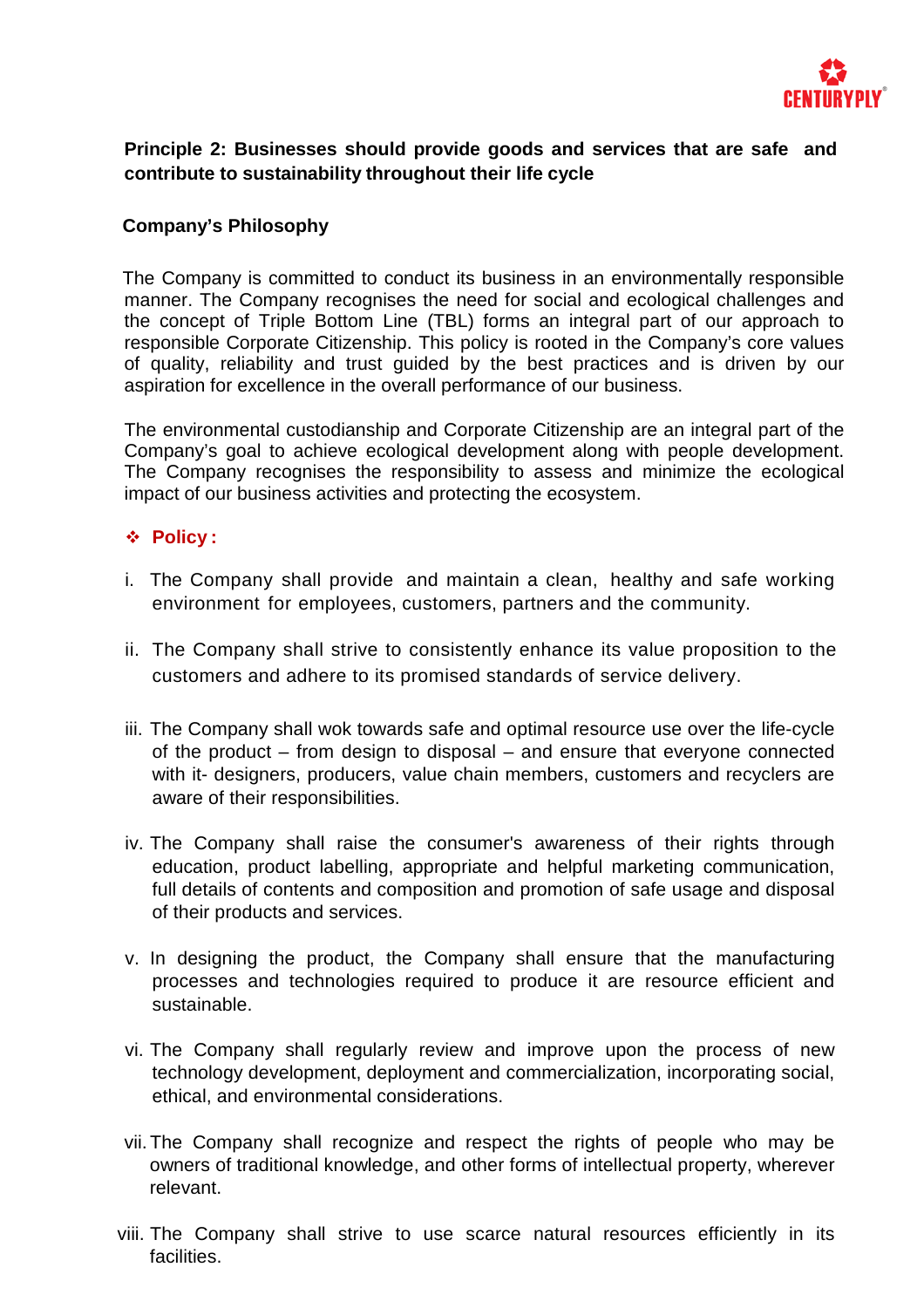

- ix. The Company shall lay emphasis on sourcing significant raw materials in a manner so as to continuously improve the balance between social, economic and environmental impacts.
- x. The Company shall ensure that its products and services comply with all applicable standards.
- xi. The Company shall strive to reduce and minimize the ecological footprint of the Company's operations and focus on dimensions of energy and water efficiency, sustainable waste management and preserving and enhancing biodiversity at all its works.
- xii. The Company shall work to prevent pollution and minimise adverse environmental impacts of its activities through the selection and use of appropriate materials, processes, equipment and services;
- xiii. The Company believe that environmental regulations have a critical role to play as Catalysts for sustainable development strives to comply in both letter and spirit with all environment and related laws, regulations, codes of practice and directives, as relevant and applicable to us.
- xiv. The Company shall encourage its business partners and third parties with whom it conducts business to abide by this policy.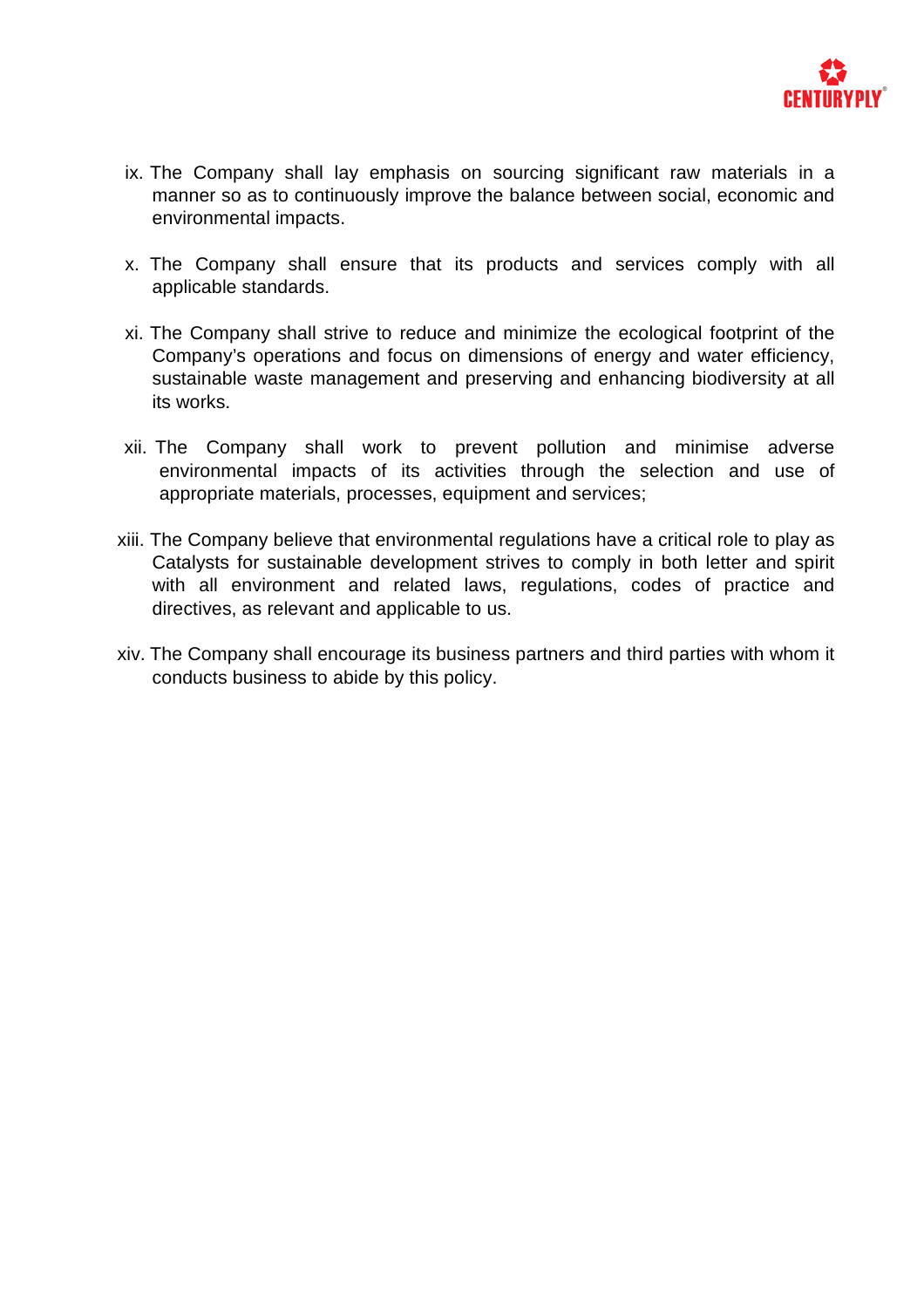

# **Principle 3: Businesses should promote the wellbeing of all employees**

# **Company's Philosophy**

The Company focuses on ensuring the well-being of all its employees, their safety and health. It considers employee well-being as imperative ingredient to achieve a profitable growth. The Company has migrated from an era of industrial relations to employee relations. It respects the employees' right to freedom of association, participation and collective bargaining. Employees at all levels shall have freedom of association and be free to participate in collective bargaining.

- . i. The Company shall provide and maintain equal opportunities at the time of recruitment as well as during the course of employment irrespective of caste, creed, gender, race, religion, disability or sexual orientation.
- ii. The Company shall not use child labour, forced labour or any form of involuntary labour, paid or unpaid.
- iii. The Company shall take cognizance of the work-life balance of its employees, especially that of women.
- iv. The Company shall provide facilities for the wellbeing of its employees including those with special needs. They should ensure timely payment of fair living wages to meet basic needs and economic security of the employees.
- v. The Company shall provide a workplace environment that is safe, hygienic humane, and which upholds the dignity of the employees. Business should communicate this provision to their employees and train them on a regular basis.
- vi. The Company shall ensure continuous skill and competence upgrading of all employees by providing access to necessary learning opportunities, on an equal and non-discriminatory basis. It shall focus on learning and development, to enhance the knowledge & skill and preparing its people to face challenges
- vii. The Company shall promote employee morale and career development through enlightened human resource interventions.
- viii. The Company shall create stringent policies systems practices to ensure that the employees especially female employees do not suffer harassment and create the environment where they feel safe and secure in discharging their responsibilities.
- ix. The Company shall provide its employees and workers access to appropriate grievance Redressal mechanisms.
	- x. The Company shall take initiatives to maintain its talent pool to match Organisational growth, creating a performance culture and encouraging learning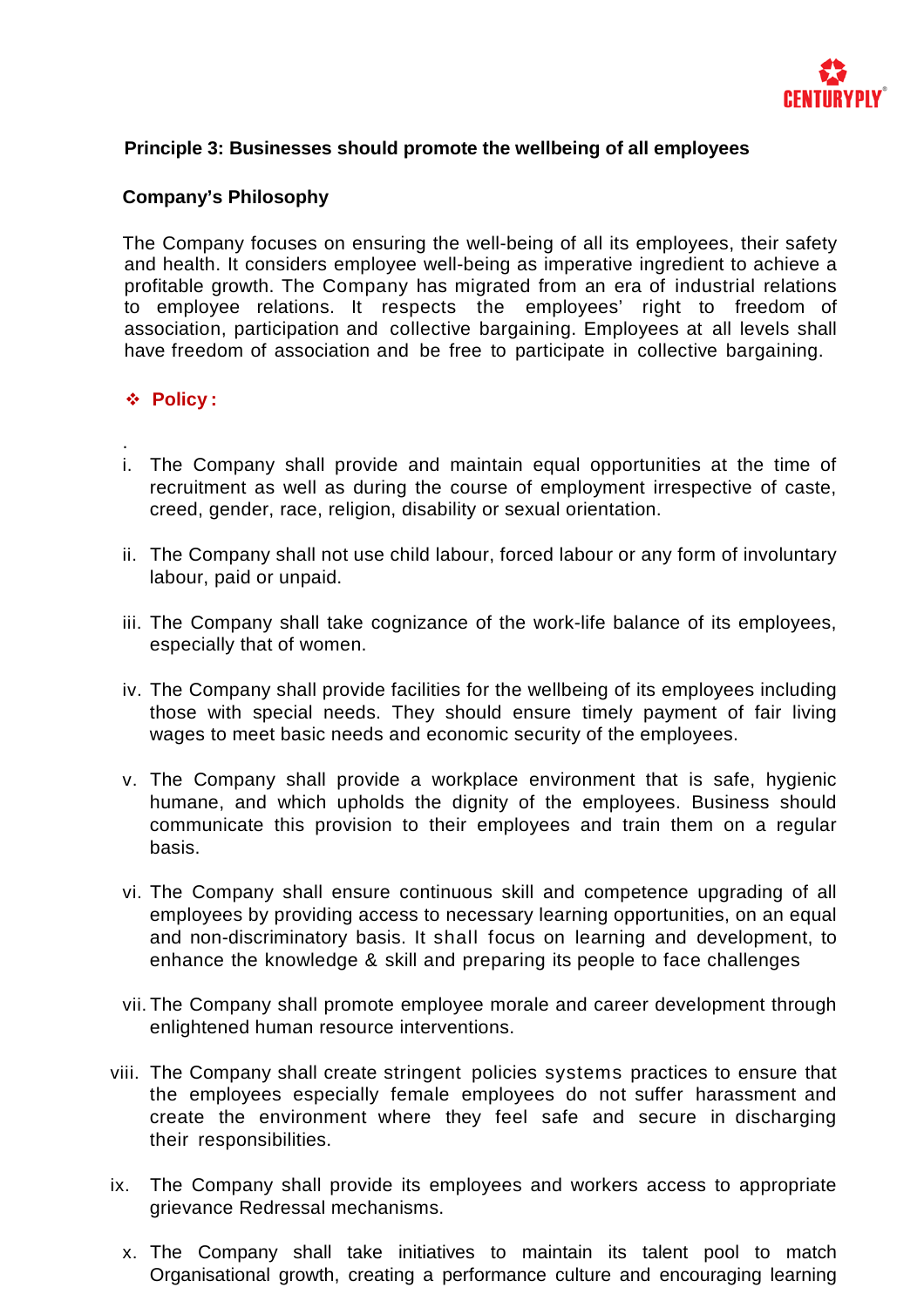

element across organisation

- xi. The Company shall instil a sense of duty in every employee at the Company's premises, towards their personal safety, as well as that of their co-workers;
- xii. The Company shall ensure timely payment of fair living wages to meet basic needs and economic security of the employees.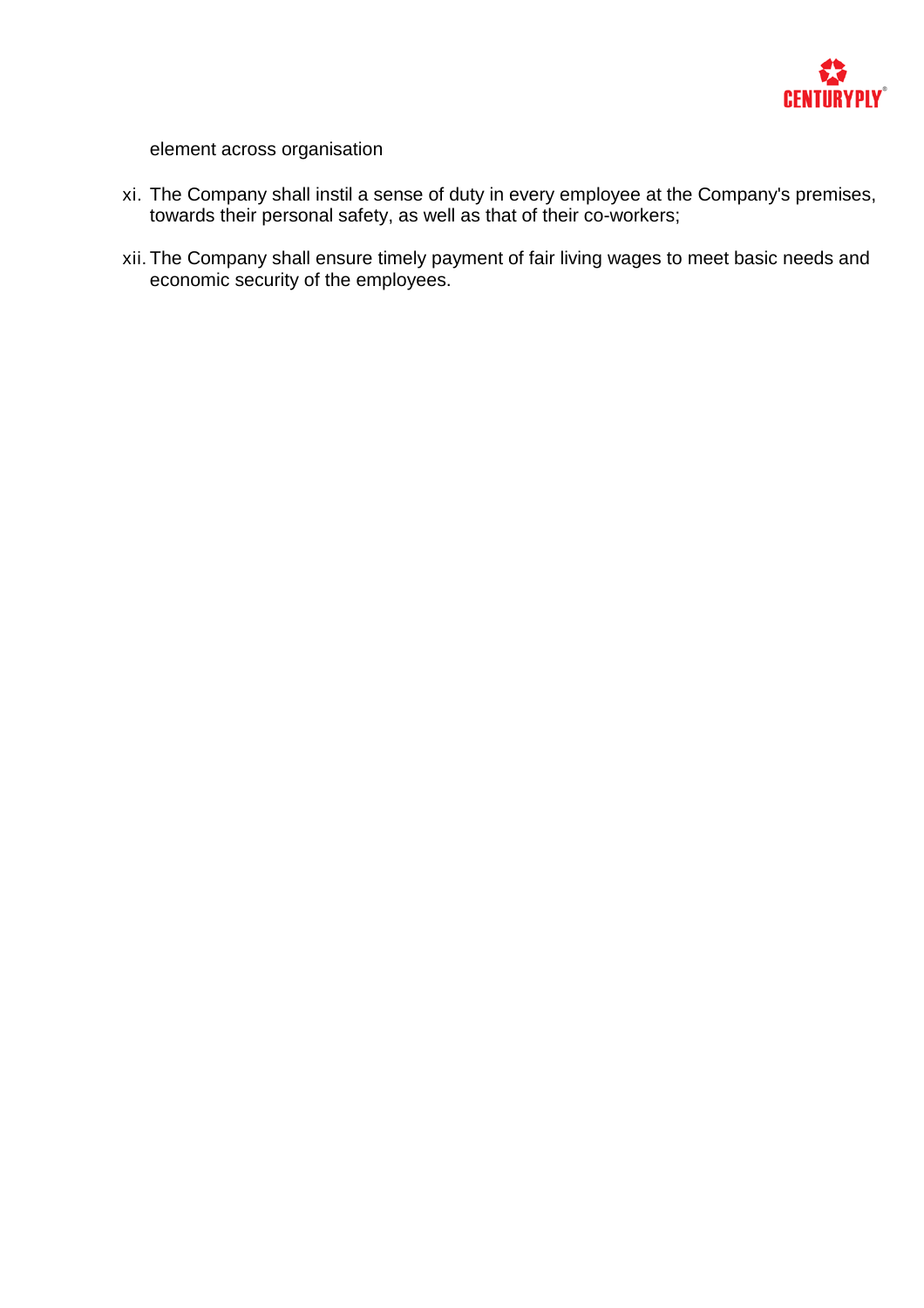

**Principle 4: Businesses should respect the interests of, and be responsive towards all stakeholders, especially those who are disadvantaged, vulnerable and marginalized.**

#### **Company's Philosophy**

The Company's stakeholders include employees, suppliers, dealers, stockists, retailers, customers, business associates, investors, regulatory agencies and local communities around its sites of operations. Our Investors comprise of shareholders (including Institutional Investors). The Company values the support of its stakeholders and respects the interests and concerns they have towards it. The Company and its employees shall provide value based services to all the stakeholders.

The Company has continuous engagement with its various stakeholders to understand their concerns and assess their requirements and respond to their needs in an effective manner.

- i. The Company shall systematically identify their stakeholders, understand their concerns, define purpose and scope of its engagement, and commit to engaging with them.
- ii. The Company shall acknowledge, assume responsibility and be transparent about the impact of their policies, decisions, product & services and associated operations on the stakeholders.
- iii. The Company shall give special attention to stakeholders in areas that are underdeveloped.
- iv. The Company shall resolve differences with stakeholders in a just, fair and equitable manner.
- v. The Company, through its CSR arm and its partnering organisations shall focus on catering to the needs of common people and especially of marginalised group.
- vi. The Company shall undertake initiatives to engage with and ensure sustainable development of the marginalised groups in the local communities around its sites of operations.
- vii. The employees of the Company shall be motivated to offer assistance, encouragement and service to the customers in fair, equitable and consistent manner.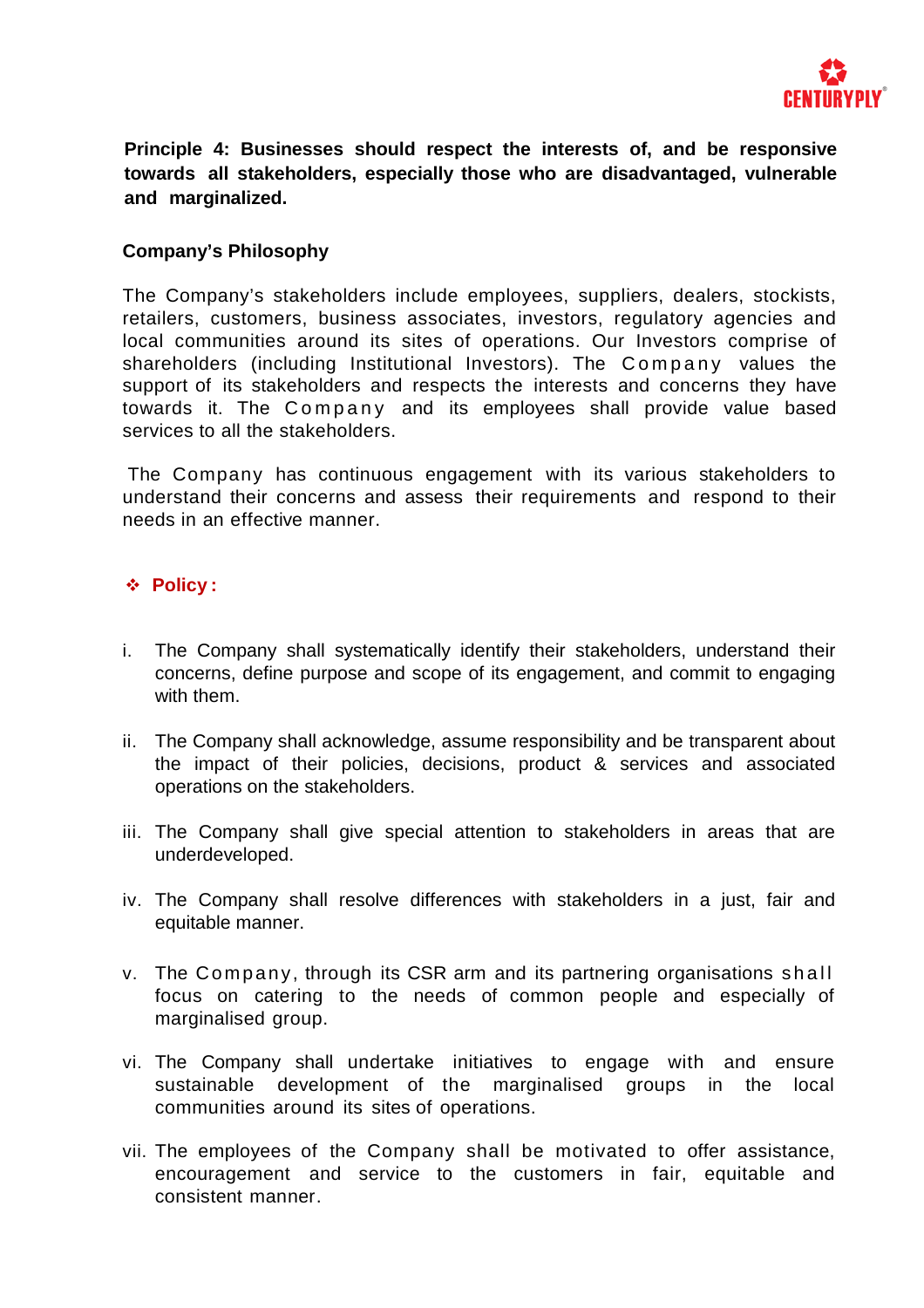

# **Principle 5: Businesses should respect and promote human rights**

# **Company's Philosophy**

The Company is committed to respect and protect the human rights of all individuals and strive to them with honesty, just management and fairness. The Company understands that human rights are inherent, universal, indivisible and inter-dependent in nature. The Company upholds the fundamental human rights in line with the legitimate role of business. Its approach includes adherence to corporate business policies and compliance with applicable laws, human rights content of the Constitution of India, National laws and policies and the content of International Bill of Human Rights.

- i. The Company shall integrate respect for human rights in management systems, in particular through assessing and managing human rights impacts of operations, and ensuring all individuals impacted by the business have access to grievance mechanisms.
- ii. The Company shall strive to recognize and respect the human rights of all relevant stakeholders and groups within and beyond the workplace, including that of communities, consumers and vulnerable and marginalized groups.
- iii. The Company shall seek to identify adverse human rights impacts and take appropriate steps to avoid, minimise and/or mitigate them.
- iv. The Company shall, within its sphere of influence, promote the awareness and realization of human rights across their value chain.
- v. The Company shall not be complicit with human rights abuses by a third party.
- vi. The Company shall encourage its business partners and third parties with whom it conducts business to abide by this policy.
- vii. The Company shall ensure compliance and adherence to all the applicable human rights laws and national laws and to strive to percolate these values at all levels in the organisation.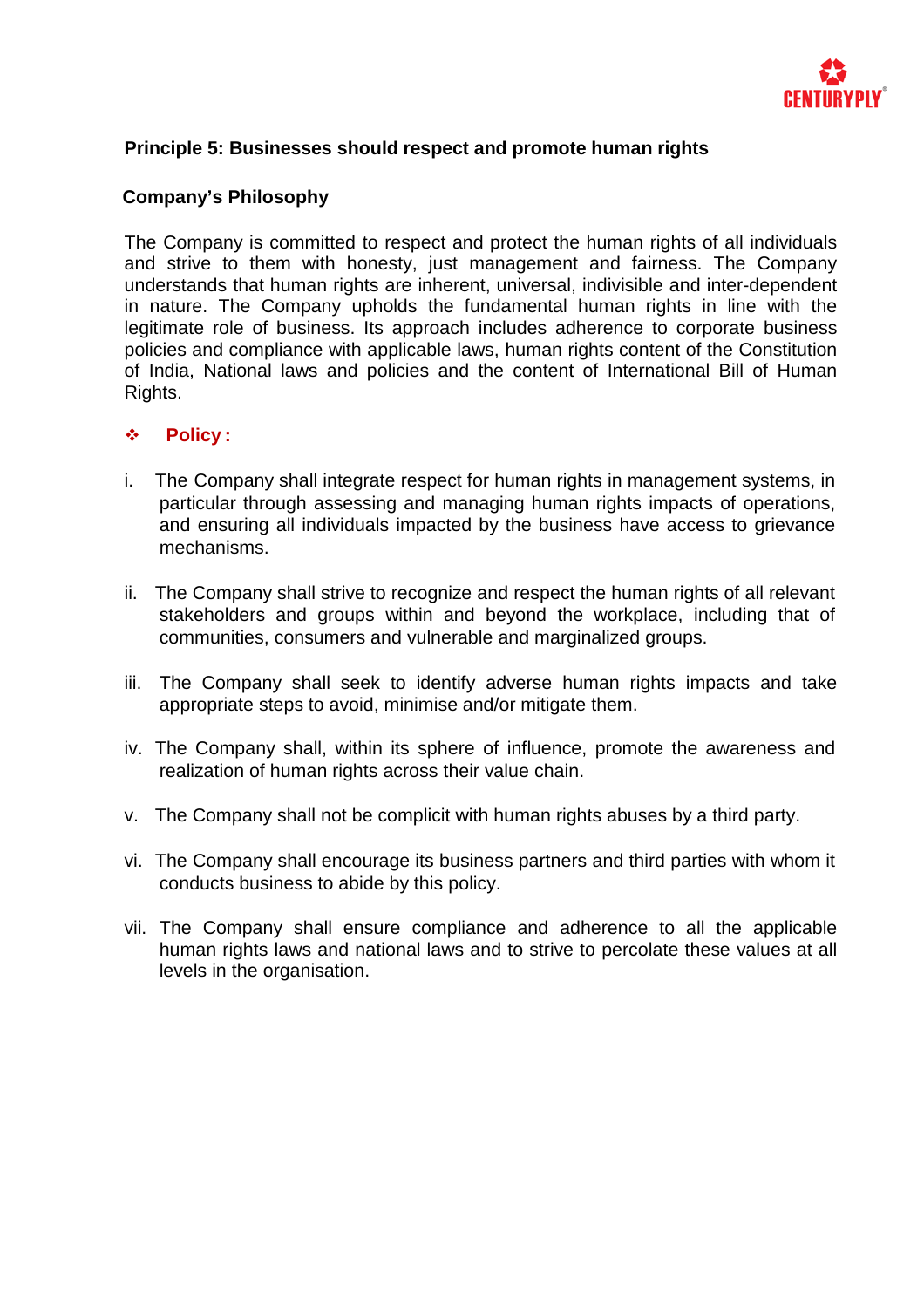

# **Principle 6: Business should respect, protect, and make efforts to restore the environment**

# **Company's Philosophy**

The Company is committed to conduct its business in an environmentally responsible manner. This commitment is consistent with the corporate objectives of the company and is essential to sustainable development. It constantly endeavours to embed environmental sustainability right at the design and development stage. The Company regularly assesses potential environmental risks posing the organisation and strategize actions to mitigate the same. This approach helps us champion green endeavours that go beyond regulatory compliance. To ensure optimal use of resources, the Company has a endeavours to reduce over-consumption of resources, reusing and recycling of waste, which has been embedded in its processes. Efforts to improve performances have resulted in considerable reduction in the use of energy and natural resources.

- i. The Company shall utilize natural and manmade resources in an optimal and responsible manner and ensure the sustainability of resources by reducing, reusing, recycling and managing waste.
- ii. The Company shall take measures to check and prevent pollution. It shall assess the environmental damage and bear the cost of pollution abatement with due regard to public interest.
- iii. The Company shall ensure that benefits arising out of access and commercialization of biological and other natural resources and associated traditional knowledge are shared equitably.
- iv. The Company shall continuously seek to improve their environmental performance by adopting cleaner production methods, promoting use of energy efficient environment friendly technologies and use of renewable energy.
- v. The Company shall develop Environment Management Systems (EMS) contingency plans and processes that help them in preventing, mitigating controlling environmental damages and disasters, which may be caused due to operations or that of a member of its value chain.
- vi. The Company shall report their environmental performance, including the assessment of potential environmental risks associated with their operations, to the stakeholders in a fair and transparent manner.
- vii. The Company shall encourage environmental responsibility and awareness among staff and stakeholders through modelling good practice, training, education and communication;
- viii. The Company shall proactively persuade and support its value chain to adopt this principle.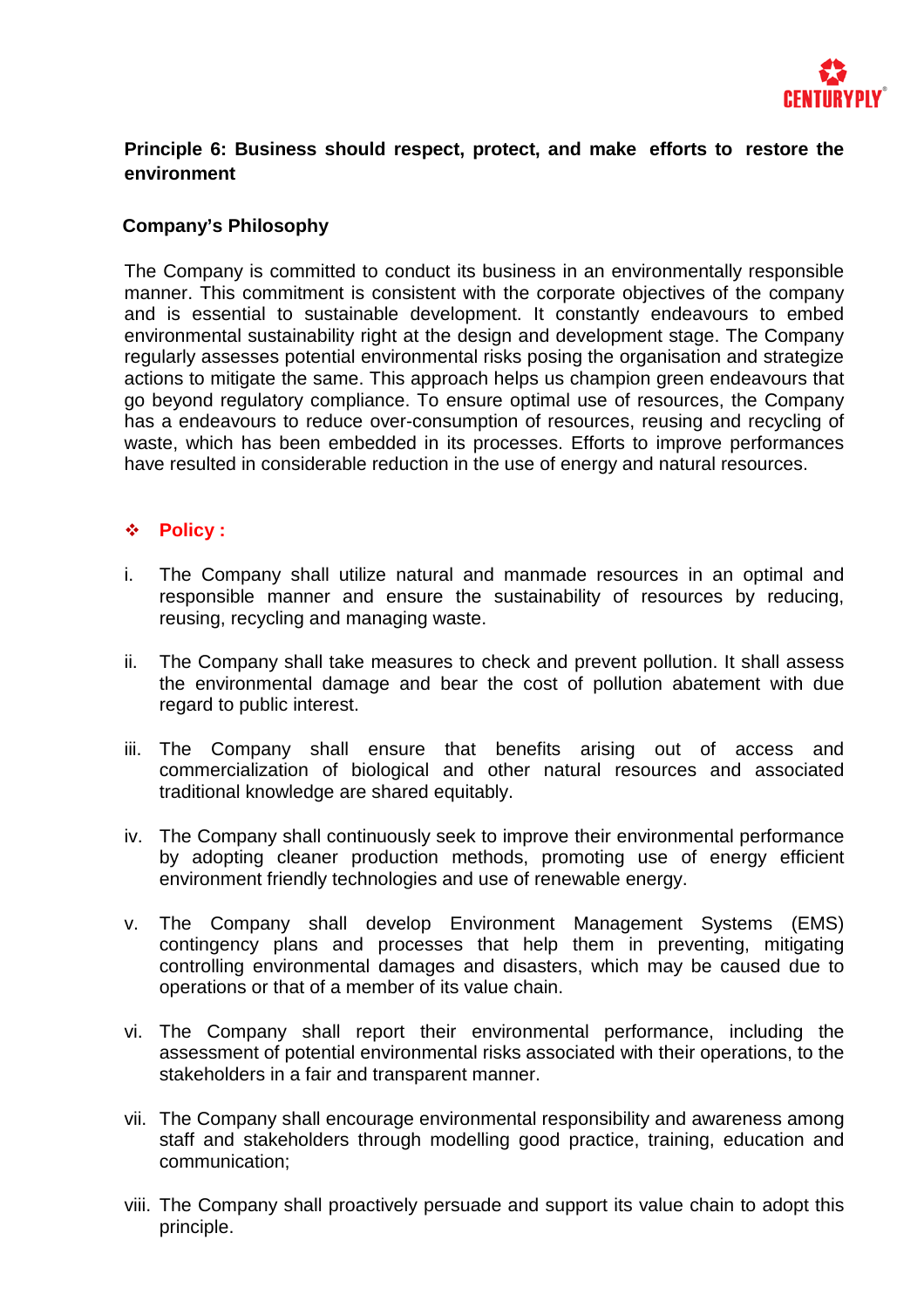

#### . **Principle 7: Businesses, when engaged in influencing public and regulatory policy, should do so in a responsible manner**

#### **Company's Philosophy**

The Company believes in participation with stakeholders, consultations with Governments, including interactions between industry/ business associations and relevant ministries to support short, medium and long term planning exercises where inputs are invited from each sector.

The Company has always strived to create a positive impact in the business eco-system and communities by practicing pro-active advocacy not for securing certain benefits for industry, but for advocating certain best practices for the benefit of society at large.

We are engaged in promoting common good and prosperity of the community, which is the purpose of our enterprise. We

- i. The Company, while pursuing policy advocacy, shall ensure that their advocacy positions are consistent with the principles and core elements contained in this policy enhancing business responsibility and transparency.
- ii. To the extent possible, the Company shall utilize the trade and industry chambers and associations and other such collective platforms to undertake such policy advocacy.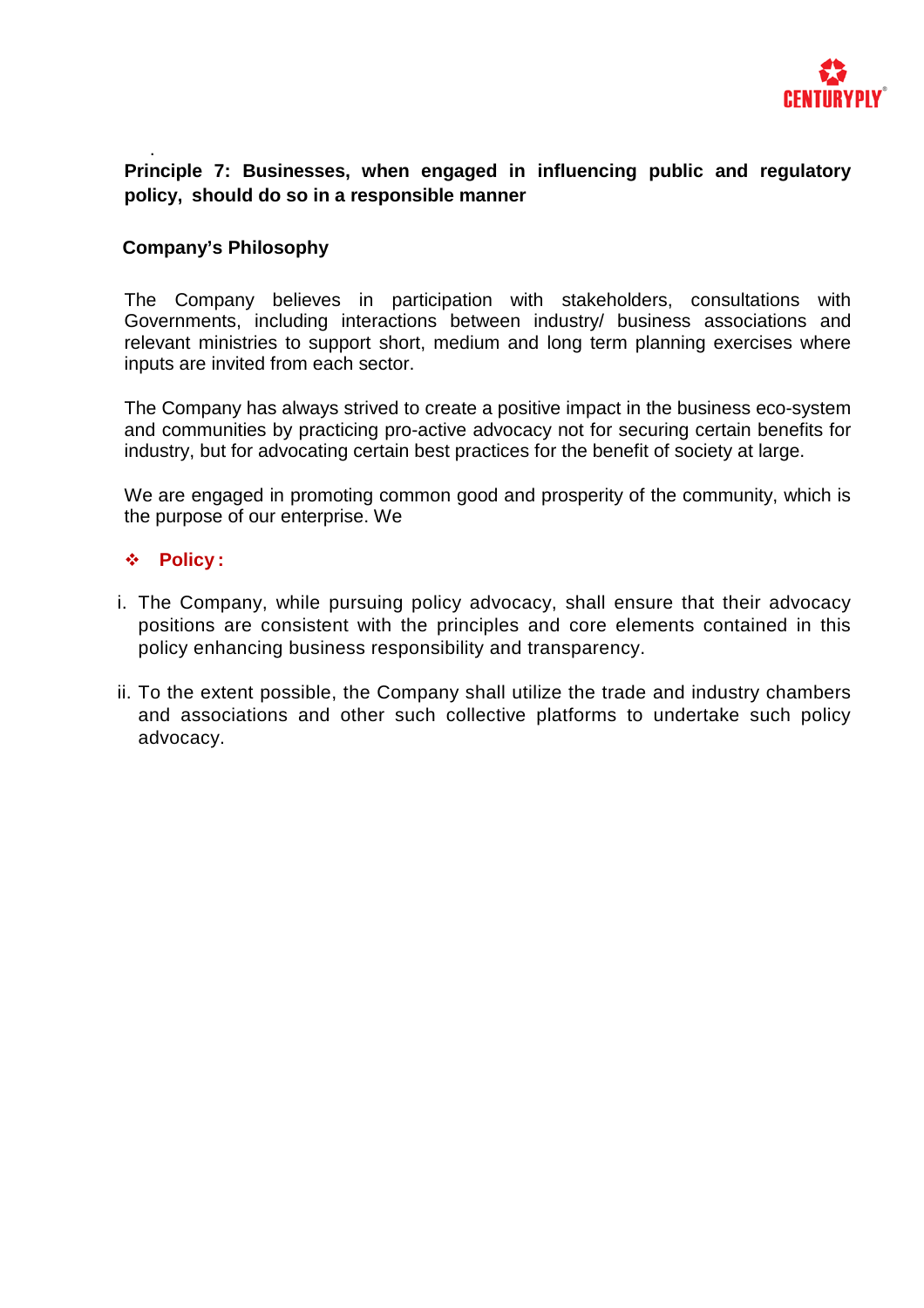

# **Principle 8: Businesses should support inclusive growth and equitable development**

#### **Company's Philosophy**

The Company focuses on responsible business practices that emphasize on social and economic issues to achieve inclusive growth. It believes in equitable development, taking into account the interests of the business community and local developers, fairness in the treatment of employees, and sustainability in protecting and enhancing resources (human and others) in responding to an array of social and environmental needs. The Company is committed to establishing competitive and sustainable value chains linked to the businesses which create sustainable livelihoods, especially among the poor in rural India.

- i. The Company shall assess the impact of its operations on social and economic development, and respond through appropriate action to minimise the negative impacts.
- ii. The Company shall innovate and invest in products, technologies and processes that promote the wellbeing of society.
- iii.The Company shall make efforts to complement and support the development priorities at local and national levels, and assure appropriate resettlement and rehabilitation of communities who have been displaced owing to their business operations.
- iv.The Company shall, in regions that are underdeveloped, be especially sensitive to local concerns.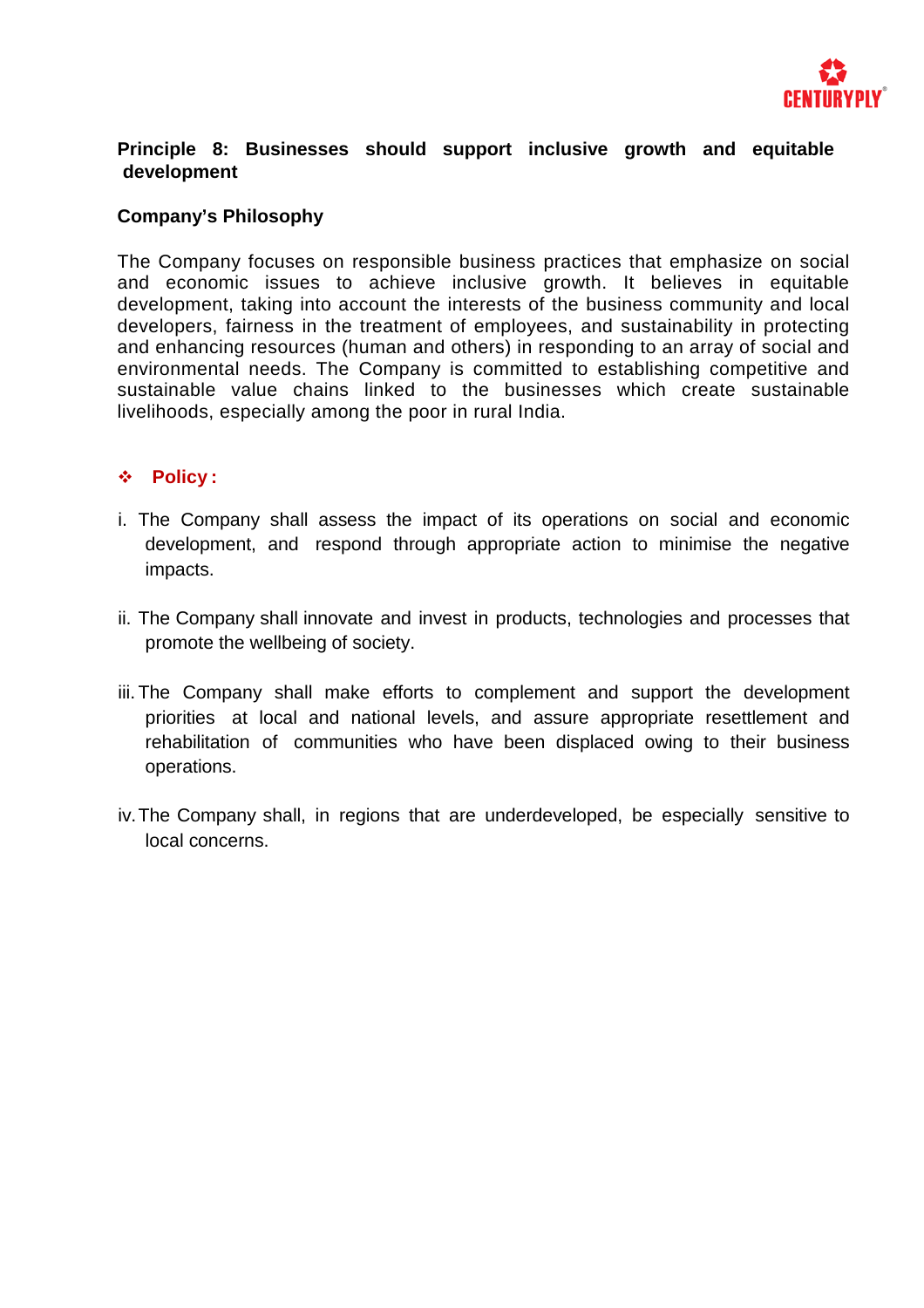

# **Principle 9: Businesses should engage with and provide value to their customers and consumers in a responsible manner**

# **Company's Philosophy**

The Company is committed to continuously exceed customer expectations. Customer satisfaction is the key to our growth and success in this line of business. The Company strives hard to provide better services and greatest value to its customers.

Our customers have been our strong pillar of support & over the years of our existence have become our true brand ambassadors. The Company carries out periodic customer satisfaction surveys to fine tune its products and other offerings. This foundation is supported by our continuous efforts to provide the best quality product, accompanied by the best marketing and technical support.

- i. The Company, while serving the needs of their customers, shall take into account the overall well-being of the customers and that of society.
- ii. The Company shall ensure that they do not restrict the freedom of choice and free competition in any manner while designing, promoting and selling their products.
- iii. The Company shall disclose all information truthfully and factually, through labelling and other means, including the risks to the individual, to society and to the planet from the use of the products, so that the customers can exercise their freedom to consume in a responsible manner. Where required, businesses should also educate their customers on the safe and responsible usage of their products and service
- iv. The Company shall promote and advertise their products in ways that do not mislead or confuse the consumers or violate any of the principles in these Guidelines.
- v. The Company shall exercise due care and caution while providing goods and services that result in over exploitation of natural resources or lead to excessive conspicuous consumption.
- vi. The Company shall provide adequate training to employees continuously to meet the challenges of a dynamic business environment and will also provide adequate grievance handling mechanisms to address customers concerns and feedback.
- vii. The Company shall maintain privacy of consumer's confidential data in the normal course of its business.